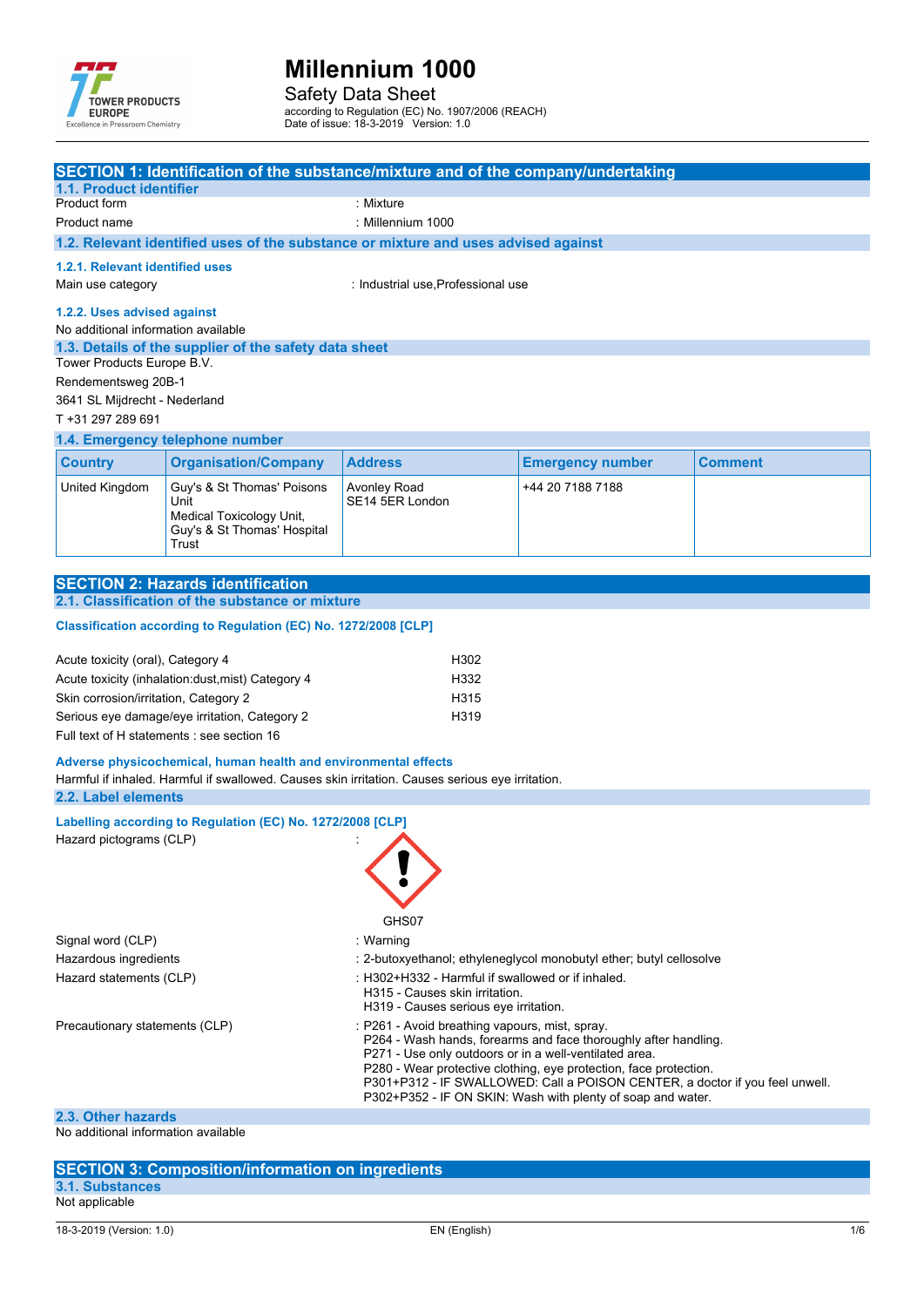## Safety Data Sheet

according to Regulation (EC) No. 1907/2006 (REACH)

### **3.2. Mixtures**

| <b>Name</b>                                                          | <b>Product identifier</b>                                                                              | $\frac{9}{6}$ | <b>Classification according to</b><br><b>Regulation (EC) No.</b><br>1272/2008 [CLP]                                                      |
|----------------------------------------------------------------------|--------------------------------------------------------------------------------------------------------|---------------|------------------------------------------------------------------------------------------------------------------------------------------|
| 2-butoxyethanol; ethyleneglycol monobutyl ether;<br>butyl cellosolve | (CAS-No.) 111-76-2<br>(EC-No.) 203-905-0<br>(EC Index-No.) 603-014-00-0<br>(REACH-no) 01-2119475108-36 | $20 - 50$     | Acute Tox. 4 (Inhalation), H332<br>Acute Tox. 4 (Dermal), H312<br>Acute Tox. 4 (Oral), H302<br>Eye Irrit. 2, H319<br>Skin Irrit. 2. H315 |
| SODIUM NITRATE                                                       | (CAS-No.) 7631-99-4<br>(EC-No.) 231-554-3                                                              | < 5           | Ox. Sol. 2. H272<br>Eye Irrit. 2, H319                                                                                                   |
| Citric Acid Anhydrous                                                | (CAS-No.) 77-92-9<br>(EC-No.) 201-069-1<br>(REACH-no) 01-2119457026-42                                 | $\leq 5$      | Skin Irrit. 2, H315<br>Eye Dam. 1, H318<br>STOT SE 3, H335                                                                               |

Full text of H-statements: see section 16

| <b>SECTION 4: First aid measures</b>                                            |                                                                                                                                                                                                                               |
|---------------------------------------------------------------------------------|-------------------------------------------------------------------------------------------------------------------------------------------------------------------------------------------------------------------------------|
| 4.1. Description of first aid measures                                          |                                                                                                                                                                                                                               |
| First-aid measures general                                                      | : Get medical advice/attention if you feel unwell. Call a poison center or a doctor if you feel<br>unwell.                                                                                                                    |
| First-aid measures after inhalation                                             | : Remove person to fresh air and keep comfortable for breathing. If experiencing respiratory<br>symptoms: Call a poison center or a doctor. Call a poison center or a doctor if you feel<br>unwell.                           |
| First-aid measures after skin contact                                           | : Wash skin with plenty of water. Take off contaminated clothing. If skin irritation occurs: Get<br>medical advice/attention.                                                                                                 |
| First-aid measures after eye contact                                            | : Rinse eyes with water as a precaution. Rinse cautiously with water for several minutes.<br>Remove contact lenses, if present and easy to do. Continue rinsing. If eye irritation<br>persists: Get medical advice/attention. |
| First-aid measures after ingestion                                              | : Rinse mouth. Call a poison center or a doctor if you feel unwell.                                                                                                                                                           |
| 4.2. Most important symptoms and effects, both acute and delayed                |                                                                                                                                                                                                                               |
| Symptoms/effects after skin contact                                             | : Irritation.                                                                                                                                                                                                                 |
| Symptoms/effects after eye contact                                              | : Eye irritation.                                                                                                                                                                                                             |
| 4.3. Indication of any immediate medical attention and special treatment needed |                                                                                                                                                                                                                               |

Treat symptomatically.

| <b>SECTION 5: Firefighting measures</b>                    |                                                                                                                                             |
|------------------------------------------------------------|---------------------------------------------------------------------------------------------------------------------------------------------|
| 5.1. Extinguishing media                                   |                                                                                                                                             |
| Suitable extinguishing media                               | : Water spray. Dry powder. Foam. Carbon dioxide.                                                                                            |
| 5.2. Special hazards arising from the substance or mixture |                                                                                                                                             |
| Hazardous decomposition products in case of fire           | : Toxic fumes may be released.                                                                                                              |
| 5.3. Advice for firefighters                               |                                                                                                                                             |
| Protection during firefighting                             | : Do not attempt to take action without suitable protective equipment. Self-contained<br>breathing apparatus. Complete protective clothing. |

| <b>SECTION 6: Accidental release measures</b>                            |                                                                                                                                                                |  |  |  |
|--------------------------------------------------------------------------|----------------------------------------------------------------------------------------------------------------------------------------------------------------|--|--|--|
| 6.1. Personal precautions, protective equipment and emergency procedures |                                                                                                                                                                |  |  |  |
| 6.1.1. For non-emergency personnel                                       |                                                                                                                                                                |  |  |  |
| <b>Emergency procedures</b>                                              | : Ventilate spillage area. Avoid breathing dust/fume/gas/mist/vapours/spray. Avoid contact<br>with skin and eyes.                                              |  |  |  |
| 6.1.2. For emergency responders                                          |                                                                                                                                                                |  |  |  |
| Protective equipment                                                     | : Do not attempt to take action without suitable protective equipment. For further information<br>refer to section 8: "Exposure controls/personal protection". |  |  |  |
| <b>6.2. Environmental precautions</b>                                    |                                                                                                                                                                |  |  |  |
| Avoid release to the environment.                                        |                                                                                                                                                                |  |  |  |
| 6.3. Methods and material for containment and cleaning up                |                                                                                                                                                                |  |  |  |
| Methods for cleaning up                                                  | : Take up liquid spill into absorbent material.                                                                                                                |  |  |  |
| Other information                                                        | : Dispose of materials or solid residues at an authorized site.                                                                                                |  |  |  |
| 6.4. Reference to other sections                                         |                                                                                                                                                                |  |  |  |
| For further information refer to section 13.                             |                                                                                                                                                                |  |  |  |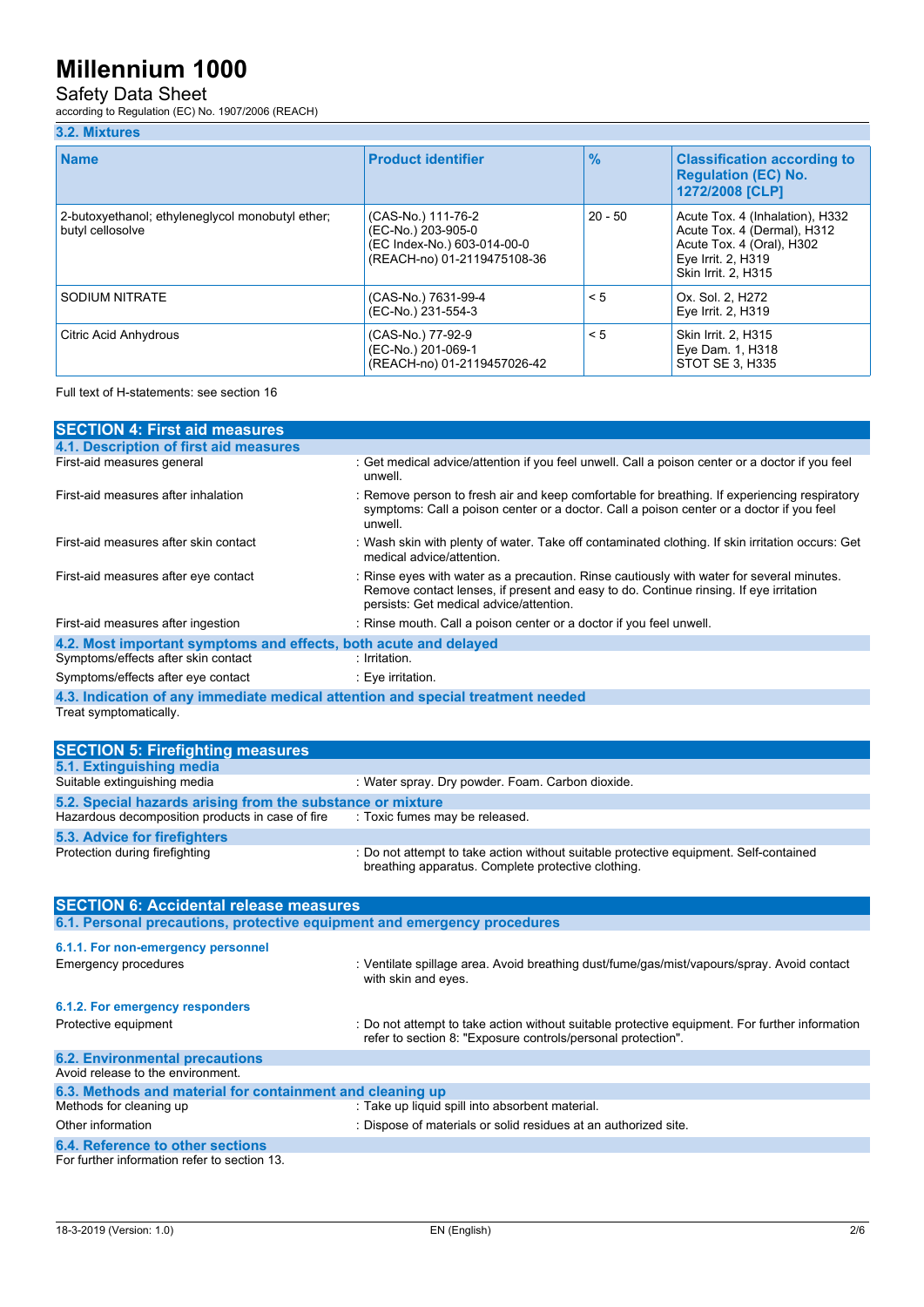### Safety Data Sheet

according to Regulation (EC) No. 1907/2006 (REACH)

| <b>SECTION 7: Handling and storage</b>                            |                      |                    |                                                                                                                                                                                 |                                                                                                                                                 |                    |                 |                    |
|-------------------------------------------------------------------|----------------------|--------------------|---------------------------------------------------------------------------------------------------------------------------------------------------------------------------------|-------------------------------------------------------------------------------------------------------------------------------------------------|--------------------|-----------------|--------------------|
| 7.1. Precautions for safe handling                                |                      |                    |                                                                                                                                                                                 |                                                                                                                                                 |                    |                 |                    |
| Precautions for safe handling                                     |                      |                    | : Use only outdoors or in a well-ventilated area. Avoid breathing<br>dust/fume/gas/mist/vapours/spray. Avoid contact with skin and eyes. Wear personal<br>protective equipment. |                                                                                                                                                 |                    |                 |                    |
| Hygiene measures                                                  |                      |                    |                                                                                                                                                                                 | : Wash contaminated clothing before reuse. Do not eat, drink or smoke when using this<br>product. Always wash hands after handling the product. |                    |                 |                    |
| 7.2. Conditions for safe storage, including any incompatibilities |                      |                    |                                                                                                                                                                                 |                                                                                                                                                 |                    |                 |                    |
| Storage conditions                                                |                      |                    |                                                                                                                                                                                 | : Store in a well-ventilated place. Keep cool.                                                                                                  |                    |                 |                    |
| 7.3. Specific end use(s)                                          |                      |                    |                                                                                                                                                                                 |                                                                                                                                                 |                    |                 |                    |
| No additional information available                               |                      |                    |                                                                                                                                                                                 |                                                                                                                                                 |                    |                 |                    |
| <b>SECTION 8: Exposure controls/personal protection</b>           |                      |                    |                                                                                                                                                                                 |                                                                                                                                                 |                    |                 |                    |
| <b>8.1. Control parameters</b>                                    |                      |                    |                                                                                                                                                                                 |                                                                                                                                                 |                    |                 |                    |
| No additional information available                               |                      |                    |                                                                                                                                                                                 |                                                                                                                                                 |                    |                 |                    |
| 8.2. Exposure controls                                            |                      |                    |                                                                                                                                                                                 |                                                                                                                                                 |                    |                 |                    |
| Appropriate engineering controls:                                 |                      |                    |                                                                                                                                                                                 |                                                                                                                                                 |                    |                 |                    |
| Ensure good ventilation of the work station.                      |                      |                    |                                                                                                                                                                                 |                                                                                                                                                 |                    |                 |                    |
| Materials for protective clothing:                                |                      |                    |                                                                                                                                                                                 |                                                                                                                                                 |                    |                 |                    |
| <b>Condition</b>                                                  |                      | <b>Material</b>    |                                                                                                                                                                                 | <b>Standard</b>                                                                                                                                 |                    |                 |                    |
| Good resistance:                                                  |                      | Synthetic material | EN 13034                                                                                                                                                                        |                                                                                                                                                 |                    |                 |                    |
| Hand protection:                                                  |                      |                    |                                                                                                                                                                                 |                                                                                                                                                 |                    |                 |                    |
| Protective gloves                                                 |                      |                    |                                                                                                                                                                                 |                                                                                                                                                 |                    |                 |                    |
| Type                                                              | <b>Material</b>      |                    | <b>Permeation</b>                                                                                                                                                               | Thickness (mm)                                                                                                                                  | <b>Penetration</b> |                 | <b>Standard</b>    |
| Reusable gloves                                                   | Nitrile rubber (NBR) |                    | 6 (> 480 minutes)                                                                                                                                                               | $>0.31$ mm                                                                                                                                      |                    |                 | EN ISO 374, EN 388 |
| Eye protection:                                                   |                      |                    |                                                                                                                                                                                 |                                                                                                                                                 |                    |                 |                    |
| Safety glasses                                                    |                      |                    |                                                                                                                                                                                 |                                                                                                                                                 |                    |                 |                    |
| Type                                                              |                      | Use                |                                                                                                                                                                                 | <b>Characteristics</b>                                                                                                                          |                    | <b>Standard</b> |                    |
| Safety glasses                                                    | <b>Droplet</b>       |                    |                                                                                                                                                                                 | With side shields                                                                                                                               |                    | <b>EN 166</b>   |                    |
| Skin and body protection:                                         |                      |                    |                                                                                                                                                                                 |                                                                                                                                                 |                    |                 |                    |
| Wear suitable protective clothing                                 |                      |                    |                                                                                                                                                                                 |                                                                                                                                                 |                    |                 |                    |
| <b>Respiratory protection:</b>                                    |                      |                    |                                                                                                                                                                                 |                                                                                                                                                 |                    |                 |                    |
| [In case of inadequate ventilation] wear respiratory protection.  |                      |                    |                                                                                                                                                                                 |                                                                                                                                                 |                    |                 |                    |
| <b>Device</b>                                                     |                      | <b>Filter type</b> |                                                                                                                                                                                 | <b>Condition</b>                                                                                                                                |                    | <b>Standard</b> |                    |
| Reusable half mask<br>ABEK-P3                                     |                      |                    | Vapour protection<br>EN 140, EN 14387                                                                                                                                           |                                                                                                                                                 |                    |                 |                    |
| Personal protective equipment symbol(s):                          |                      |                    |                                                                                                                                                                                 |                                                                                                                                                 |                    |                 |                    |



**Environmental exposure controls:**

Avoid release to the environment.

| <b>SECTION 9: Physical and chemical properties</b>         |                     |
|------------------------------------------------------------|---------------------|
| 9.1. Information on basic physical and chemical properties |                     |
| Physical state                                             | : Liguid            |
| Colour                                                     | : dark blue.        |
| Odour                                                      | : characteristic.   |
| Odour threshold                                            | : No data available |
| pH                                                         | : 3.4               |
| Relative evaporation rate (butylacetate=1)                 | : No data available |
| Melting point                                              | : Not applicable    |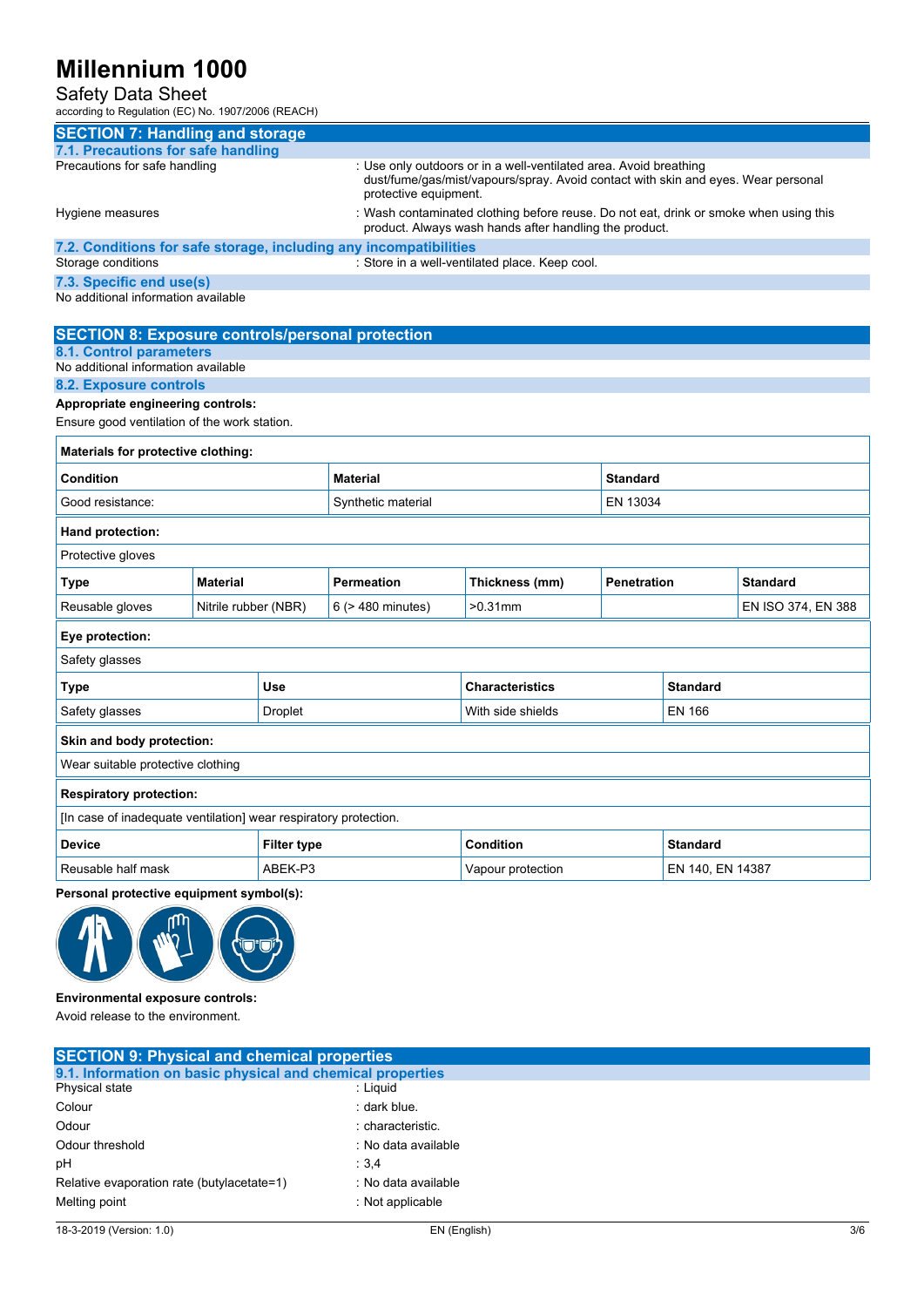## Safety Data Sheet

according to Regulation (EC) No. 1907/2006 (REACH)

| Freezing point                   | : No data available |
|----------------------------------|---------------------|
| Boiling point                    | : No data available |
| Flash point                      | : No data available |
| Auto-ignition temperature        | : No data available |
| Decomposition temperature        | : No data available |
| Flammability (solid, gas)        | : Not applicable    |
| Vapour pressure                  | : No data available |
| Relative vapour density at 20 °C | : No data available |
| Relative density                 | : No data available |
| Density                          | : 1,028 g/ml        |
| Solubility                       | : No data available |
| Log Pow                          | : No data available |
| Viscosity, kinematic             | : No data available |
| Viscosity, dynamic               | : No data available |
| <b>Explosive properties</b>      | : No data available |
| Oxidising properties             | : No data available |
| <b>Explosive limits</b>          | : No data available |
| .<br>$\overline{a}$              |                     |

**9.2. Other information** No additional information available

| <b>SECTION 10: Stability and reactivity</b>                                                         |
|-----------------------------------------------------------------------------------------------------|
| <b>10.1. Reactivity</b>                                                                             |
| The product is non-reactive under normal conditions of use, storage and transport.                  |
| <b>10.2. Chemical stability</b>                                                                     |
| Stable under normal conditions.                                                                     |
| 10.3. Possibility of hazardous reactions                                                            |
| No dangerous reactions known under normal conditions of use.                                        |
| 10.4. Conditions to avoid                                                                           |
| None under recommended storage and handling conditions (see section 7).                             |
| 10.5. Incompatible materials                                                                        |
| No additional information available                                                                 |
| 10.6. Hazardous decomposition products                                                              |
| Under nermal conditions of sterage and use, hazardous decomposition products should not be produced |

| Under normal conditions of storage and use, hazardous decomposition products should not be produced. |  |
|------------------------------------------------------------------------------------------------------|--|
|------------------------------------------------------------------------------------------------------|--|

| <b>SECTION 11: Toxicological information</b> |                           |
|----------------------------------------------|---------------------------|
| 11.1. Information on toxicological effects   |                           |
| Acute toxicity (oral)                        | : Harmful if swallowed.   |
| Acute toxicity (dermal)                      | : Not classified          |
| Acute toxicity (inhalation)                  | : Harmful if inhaled.     |
| ATE CLP (oral)                               | 1129,995 mg/kg bodyweight |
| ATE CLP (dust, mist)                         | $3,39$ mg/l/4h            |

| <b>Citric Acid Anhydrous (77-92-9)</b> |                   |
|----------------------------------------|-------------------|
| LD50 oral rat                          | 3000 mg/kg bw/day |
| LD50 dermal rat                        | $>$ 2000 mg/kg    |

| SODIUM NITRATE (7631-99-4)        |                                  |  |
|-----------------------------------|----------------------------------|--|
| LD50 oral rat                     | 1267 mg/kg                       |  |
| Skin corrosion/irritation         | : Causes skin irritation.        |  |
|                                   | pH: 3,4                          |  |
| Serious eye damage/irritation     | : Causes serious eye irritation. |  |
|                                   | pH: 3,4                          |  |
| Respiratory or skin sensitisation | : Not classified                 |  |
| Germ cell mutagenicity            | : Not classified                 |  |
| Carcinogenicity                   | : Not classified                 |  |
| Reproductive toxicity             | : Not classified                 |  |
| STOT-single exposure              | : Not classified                 |  |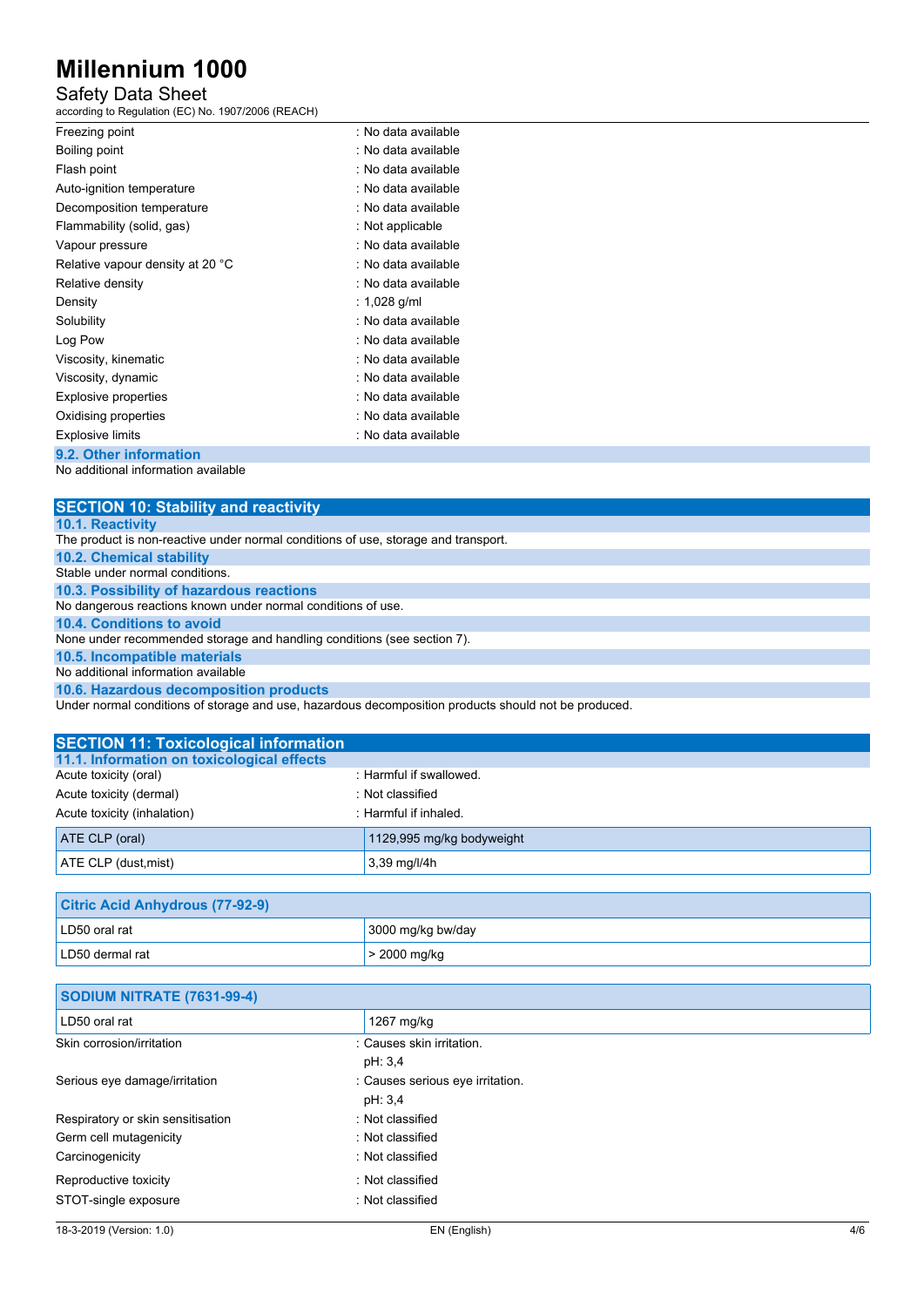| v<br><b>Safety Data Sheet</b>                                                                |                                                                                                                            |
|----------------------------------------------------------------------------------------------|----------------------------------------------------------------------------------------------------------------------------|
| according to Regulation (EC) No. 1907/2006 (REACH)<br>STOT-repeated exposure                 | : Not classified                                                                                                           |
| Aspiration hazard                                                                            | : Not classified                                                                                                           |
|                                                                                              |                                                                                                                            |
| <b>SECTION 12: Ecological information</b><br>12.1. Toxicity                                  |                                                                                                                            |
| Ecology - general                                                                            | : The product is not considered harmful to aquatic organisms nor to cause long-term<br>adverse effects in the environment. |
| Acute aquatic toxicity                                                                       | : Not classified                                                                                                           |
| Chronic aquatic toxicity                                                                     | : Not classified                                                                                                           |
| <b>SODIUM NITRATE (7631-99-4)</b>                                                            |                                                                                                                            |
| LC50 fish 1                                                                                  | 2000 mg/l (Lepomis macrochirus)                                                                                            |
| LC50 fish 2                                                                                  | 994,4 - 1107 mg/l (Oncorhynchus mykiss)                                                                                    |
| 12.2. Persistence and degradability<br>No additional information available                   |                                                                                                                            |
| 12.3. Bioaccumulative potential                                                              |                                                                                                                            |
| No additional information available                                                          |                                                                                                                            |
| 12.4. Mobility in soil<br>No additional information available                                |                                                                                                                            |
| 12.5. Results of PBT and vPvB assessment                                                     |                                                                                                                            |
| No additional information available                                                          |                                                                                                                            |
| 12.6. Other adverse effects                                                                  |                                                                                                                            |
| No additional information available                                                          |                                                                                                                            |
| <b>SECTION 13: Disposal considerations</b>                                                   |                                                                                                                            |
| 13.1. Waste treatment methods                                                                |                                                                                                                            |
| Waste treatment methods                                                                      | : Dispose of contents/container in accordance with licensed collector's sorting instructions.                              |
| <b>SECTION 14: Transport information</b><br>In accordance with ADR / RID / IMDG / IATA / ADN |                                                                                                                            |
| 14.1. UN number                                                                              |                                                                                                                            |
| UN-No. (ADR)                                                                                 | : Not applicable                                                                                                           |
| 14.2. UN proper shipping name                                                                |                                                                                                                            |
| Proper Shipping Name (ADR)                                                                   | : Not applicable                                                                                                           |
| 14.3. Transport hazard class(es)                                                             |                                                                                                                            |
| <b>ADR</b>                                                                                   |                                                                                                                            |
| Transport hazard class(es) (ADR)                                                             | : Not applicable                                                                                                           |

Packing group (ADR) : Not applicable **14.5. Environmental hazards** Dangerous for the environment : No

Other information **intervalse and the contract of the Contract School** information available **14.6. Special precautions for user Overland transport**

#### Not applicable

**14.4. Packing group**

**14.7. Transport in bulk according to Annex II of Marpol and the IBC Code** Not applicable

### **SECTION 15: Regulatory information**

**15.1. Safety, health and environmental regulations/legislation specific for the substance or mixture**

### **15.1.1. EU-Regulations**

Contains no REACH substances with Annex XVII restrictions

Contains no substance on the REACH candidate list

Contains no REACH Annex XIV substances

Contains no substance subject to REGULATION (EU) No 649/2012 OF THE EUROPEAN PARLIAMENT AND OF THE COUNCIL of 4 July 2012 concerning the export and import of hazardous chemicals.

Substance(s) are not subject to Regulation (EC) No 850/2004 of the European Parliament and of the Council of 29 April 2004 on persistent organic pollutants and amending Directive 79/117/EEC.